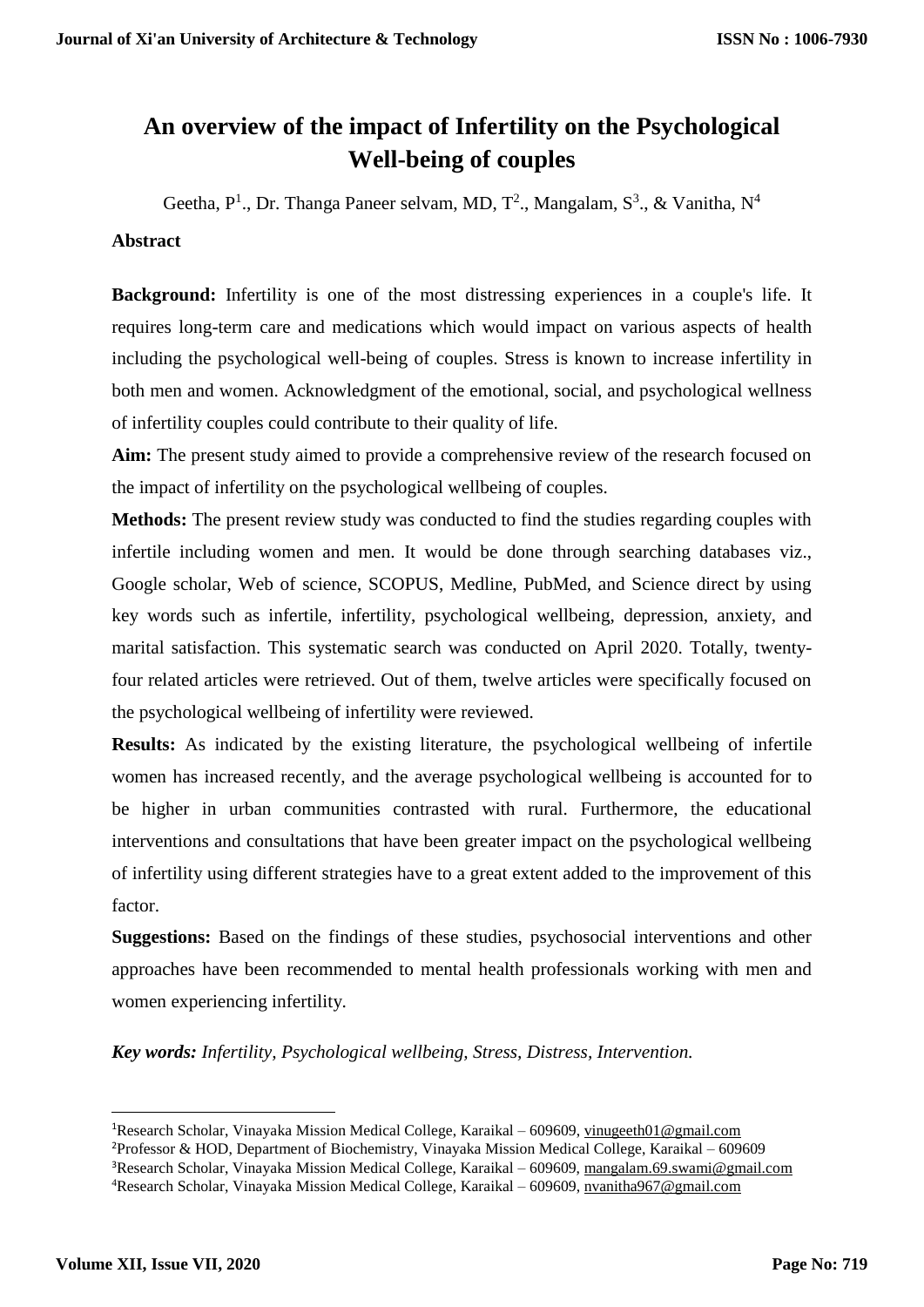# **Introduction**

Infertility is being added to the list of life stressors for numerous heterosexual couples that are experienced in middle adulthood. Even though meaningful life choices are available for couples' difficulty with conception, this medical problem become one of the great life stressor for young couples. Couples has also preferred primarily on becoming biological parenthood only not any other choices including adoption, surrogacy, and foster care. Globally, around 10 to 15% of young married couples experiences infertility. When couples begin to seeking infertility treatments, they will be suffering more because of the treatment procedures involved intrusive therapeutic inquires and various methods. However, 3% of couples recommended to undergo for assisted reproductive technologies (ART) and more than 97% of couples recommended for in vitro fertilization (IVF) (Ishihara et al. 2015).

On 2009, World health organization (WHO) joined with International committee for monitoring assisted reproductive technologies (ICMART) suggests that the clinical definition of infertility as refers to a disease of the reproductive system defined by the failure to achieve a clinical pregnancy after 12 months or more of regular unprotected sexual intercourse (Zegers-Hochschild et al. 2009; Larsen, 2005). This as one of the gold standard definition which have currently followed by clinical practices and research studies.

Infertility has numerous perspectives including physical, emotional, social, financial and psychological aspects (Sherrod, 2004). These perspectives elaborate that each dimension has plays a major role on infertility. Thus, it concludes that infertility can lead to major biopsycho-social disorders (Drosdzol & Skrzypulec, 2009). More than half of infertile couples suffer from psychological issues globally. When pregnancies ending up in abortions, stillbirths and new born deaths, that also creates prolonged stress which leads to many psychological issues and affects psychological well-being of the couples.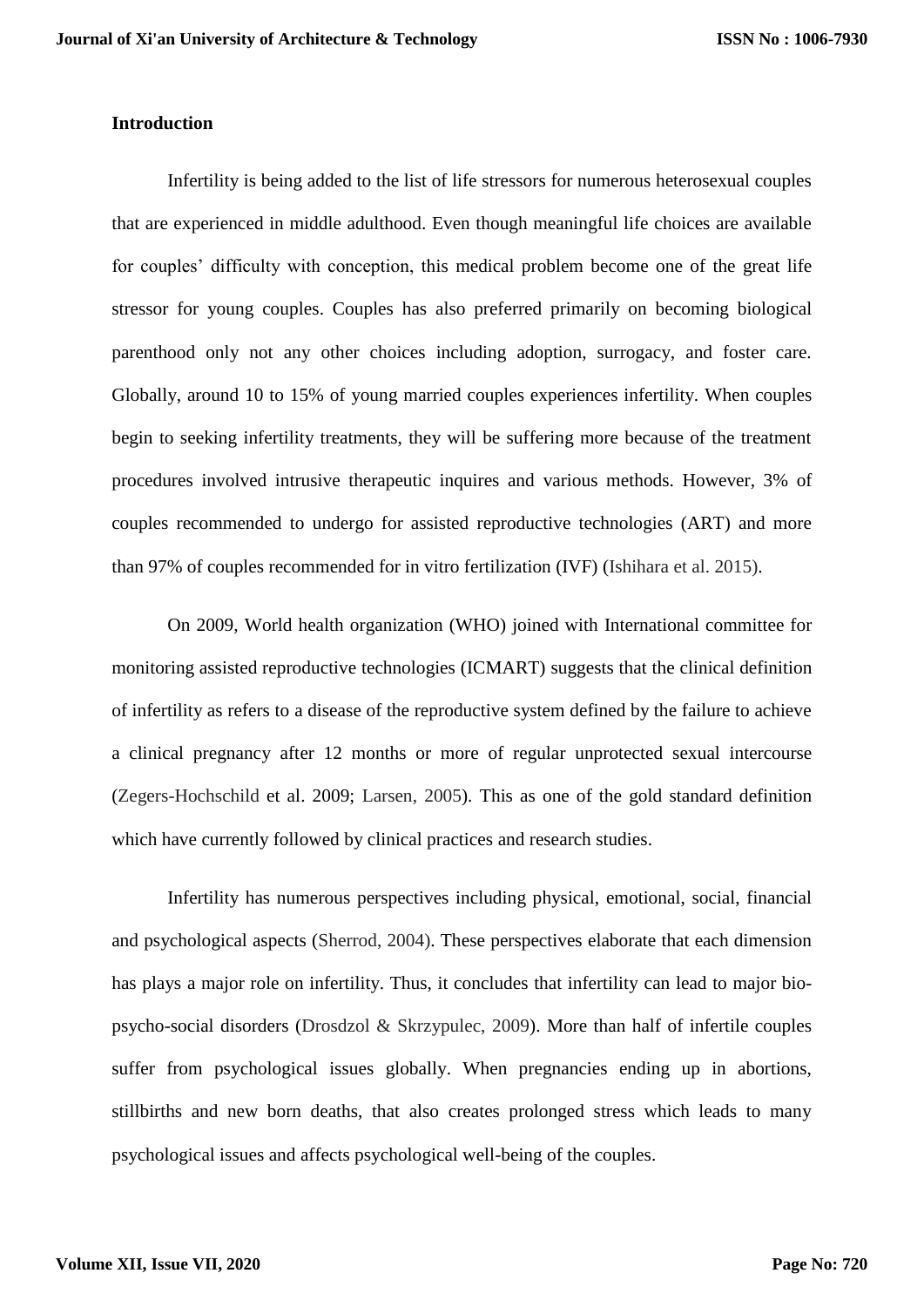The impact of stress on infertility has been established at sometimes. It progressively considered both a determinants and as a result of decreased fertility (Klonoff-Cohen, Chu, Natarajan & Sieber, 2001). However, when reviewed relevant literature, there is inconsistencies existing in theoretical, and conceptual background on infertility-stress oriented research.

Psychological well-being includes various psychosocial factors viz., social support, self-efficacy, self-esteem, emotional reactivity, anxiety, depression, psychological distress, marital adjustment and more. Within this, the two main dimension such as emotional reactivity and psychological distress are highly related to couples' emotional adjustment (Fassino, Piero, Boggio, Piccioni & Garzaro, 2002; Wang, Li, Zhang, Zhang, Yu & Jiang, 2007; Wischmann, Scherg, Strowitzki & Verres, 2009). The role of perceived social support in stress reduction in infertile couples has not been addressed thoroughly. Furthermore, it is recognized that the literature is a mixture of scientific and anecdotal studies, expert reviews and empirical studies. In addition, the impact of depression and anxiety or other related psycho-social and medical factors on fertility have also been investigated in recent years. However, the results have been varied because of cultural differences.

Despite some evidence of the impact of infertility on psychological well-being have been systematically reviewed in some countries, it has been studied before two decades. Moreover, in India, such type of review studies is not well documented. Hence, a systematic review is timely needed presently. The aim of the present review is to examine the studies related to psychological well-being of infertility couples and to providing direction for future research for reducing its impact with infertile couples.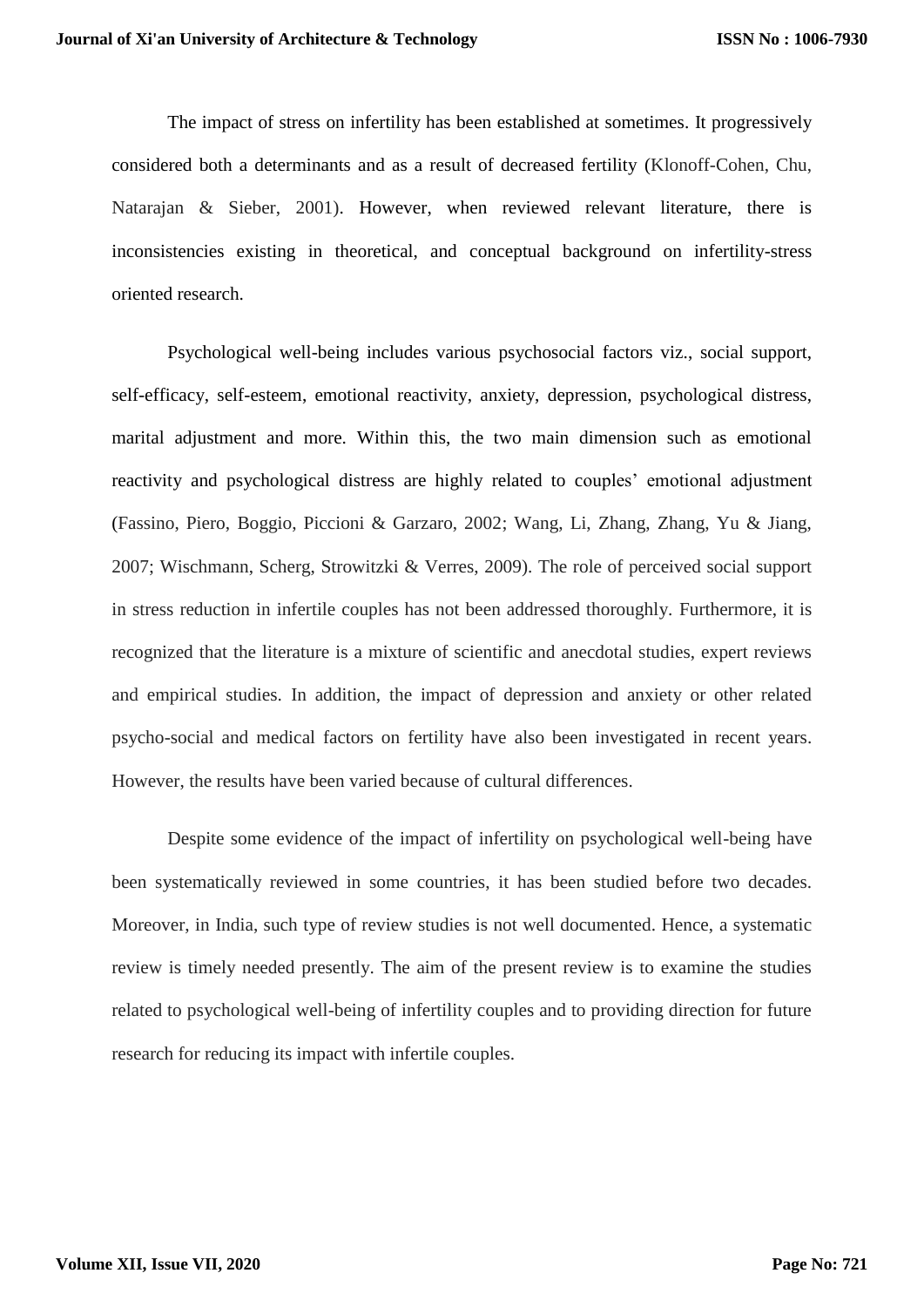## **Material and methods**

#### **Search strategy and selection criteria**

Electronic databases viz., Google scholar, PubMed, PsychINFO, Scopus-Elsevier, ISI Proceedings, and CTRI registry in India, were searched with time limit between 2010 and February 2020. It has been categorized into two, India and rest of the world. The search terms in databases were "infertility", "infertile couples", "psychological well-being", "stress", "depression" and "Anxiety". The combination of these key words were used as searching strategy in this review article. Further, all the articles which were comes under the inclusion criteria were examined and reviewed.

### **Inclusion and exclusion criteria**

In the present review study has been followed the below inclusion criteria conscientiously: (1) have published between 2010 and February 2020, (2) has been published in English, (3) participants must be couples both men and women, (4) subject of the studies must be infertility and psychological well-being including stress, depression and anxiety of infertile couples, (5) descriptive, prospective or retrospective cohort study, case-control study, cross-sectional study, experimental or quasi-experimental, and randomized controlled trial were considered eligible.

The exclusion criteria have been adopted in this study as: (1) couples with children, (2) other than English language, all languages are excluded, (3) psychometric studies developing or testing psychological well-being scales or tests, and (3) studies lacking full text availability.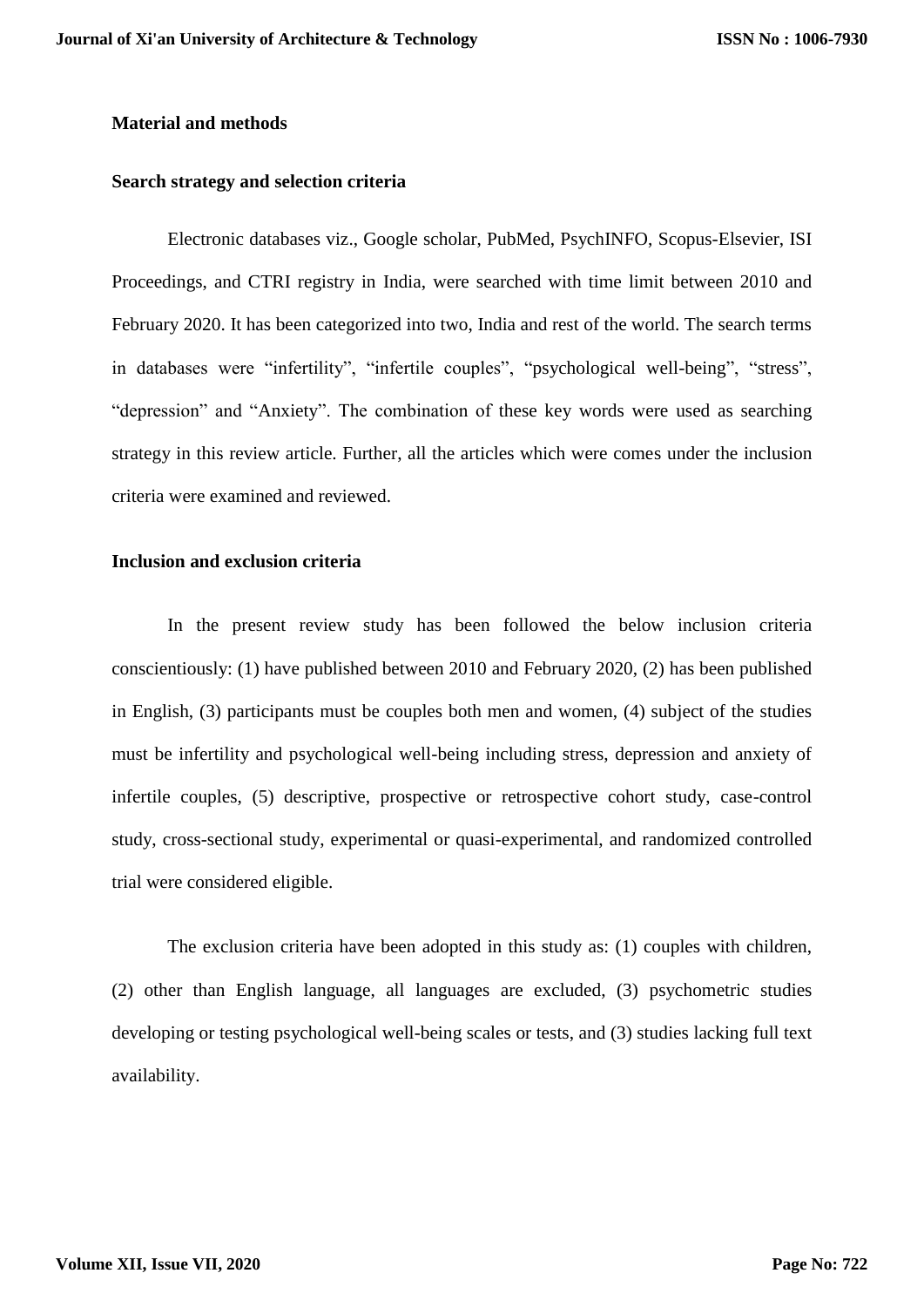# **Search results**

While entered single or combination of the keywords into databases, 34 studies were found and the selected articles were reviewed. In the first phase, researcher reviewed the abstract of articles and removed the articles which were not matched in the inclusion criteria. At the end of the first phase, the researcher finalized 22 studies. Further, in the second phase, researcher read the full-texts of selected articles and those articles that did not available was excluded again. Hence, finally, 18 articles met with the required criteria which includes 11 International article, 6 Indian article and 2 review article. Such articles have been selected for further research process. All the selected articles have been listed in Table 1.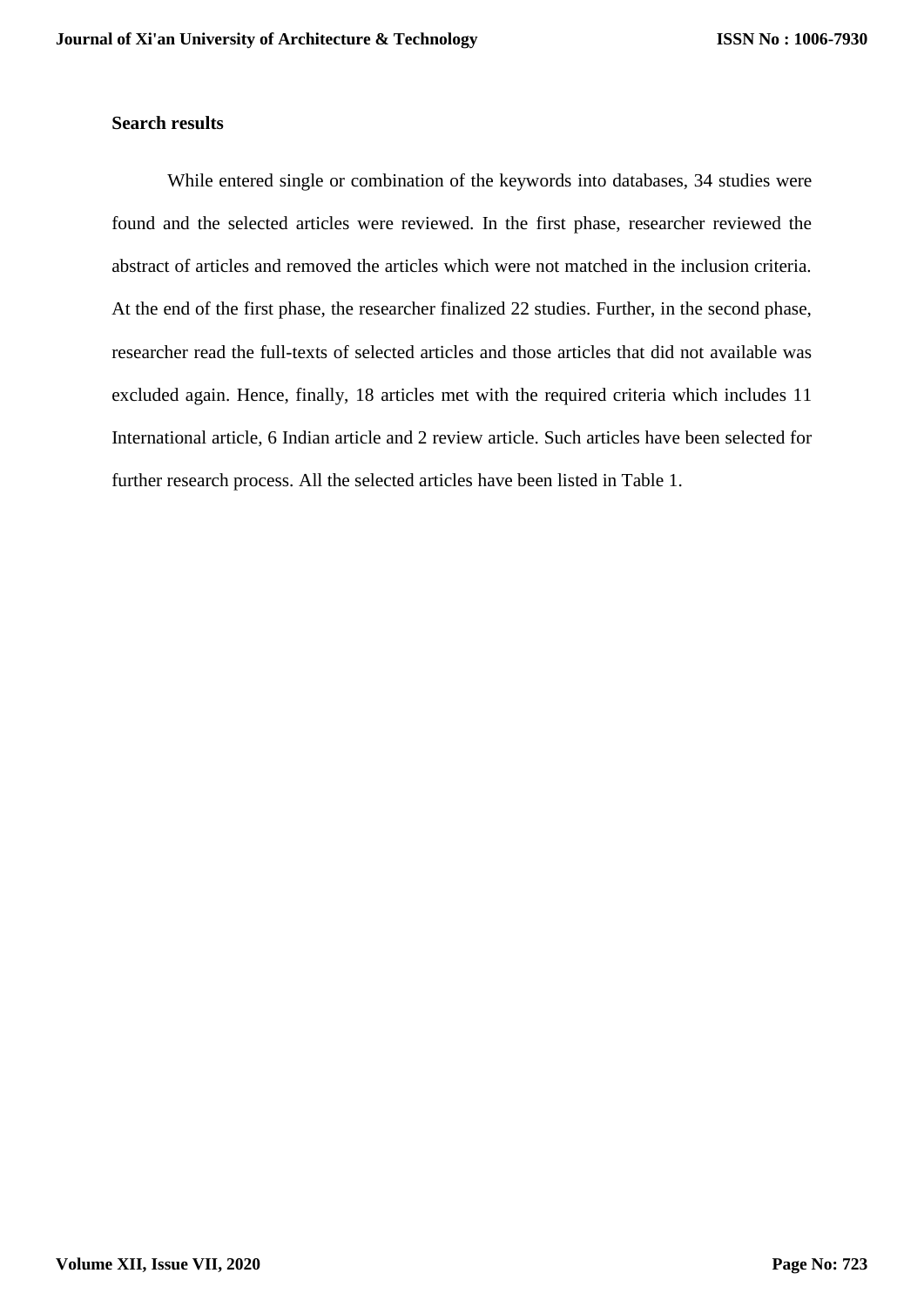Table 1:

| <b>International Studies</b> |                              |                |                        |                      |                                      |
|------------------------------|------------------------------|----------------|------------------------|----------------------|--------------------------------------|
| Author(s)                    | <b>Purpose</b>               | <b>Sample</b>  | <b>Research Design</b> | <b>Instrument</b>    | <b>Outcomes</b>                      |
|                              |                              | size           |                        |                      |                                      |
| Massarotti et al.            | To evaluate levels of        | 89             | Prospective study      | HADS, FQoL           | Higher level of anxiety and          |
| (2019)                       | anxiety and depression in    |                |                        |                      | general distress found in patients   |
|                              | women, correlated with       |                |                        |                      | under treatment for female           |
|                              | infertility and treatment    |                |                        |                      | infertility                          |
| Pasztor, Hegyi,              | To review the literature     | $\overline{a}$ | Systematic review      | Self-survey studies  | The psychological burden of          |
| Dombi, & Nemeth,             | regarding the psychological  |                |                        | including STAI, BDI  | infertile men are above the average  |
| (2019)                       | aspects of infertility       |                |                        |                      |                                      |
| Collins, (2018)              | To explore better insight    | 21             | Qualitative            | Role checklist       | Infertility has the potential impact |
|                              | into how infertility affects |                | research study         |                      | on every area of a female's life     |
|                              | the roles and daily life     |                |                        |                      |                                      |
| Mahadeen, Mansour,           | To examine the               | 248            | Cross sectional        | MDSPSS, BDI-II, PSM, | Depression is very common            |
| Al Halabi, Al                | psychosocial wellbeing of    |                | correlational study    | COPE Inventory, LOT- | among infertile couples, also lack   |
| Habashneh, & Bani            | infertile couples            |                |                        | R, SLS               | of social support, low level of life |
| Kenana, (2018)               |                              |                |                        |                      | satisfaction                         |
| Hess, Ross, &                | To examine infertility       | 58             | Convergent             | GHS, PET             | Infertile women lived with martial   |
| Gililland Jr, (2018)         | induced psychological        |                | Mixed-Method           |                      | tensions, criticism from relatives,  |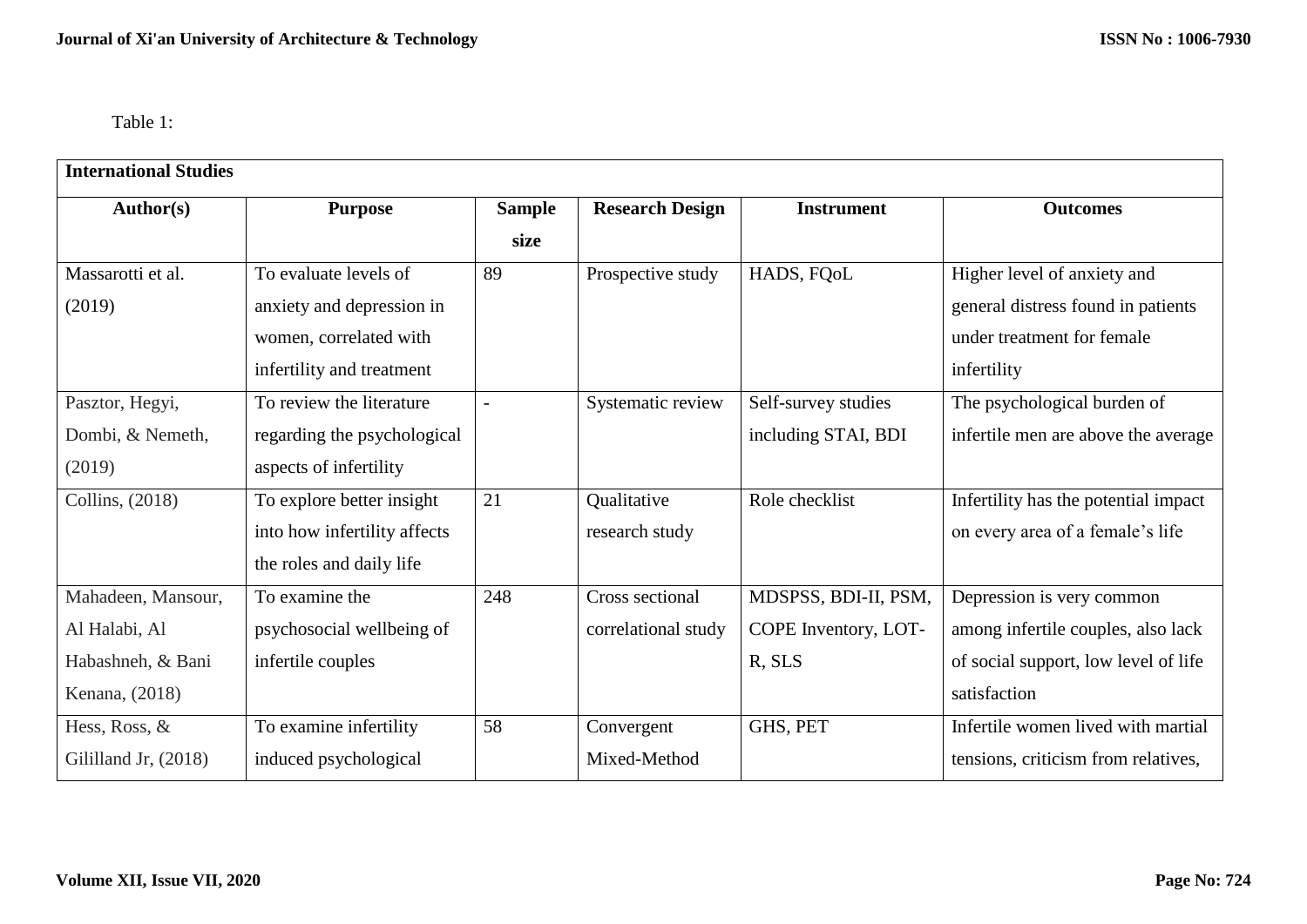|                       | distress and coping             |                | design            |                     | and stigmatization from the          |
|-----------------------|---------------------------------|----------------|-------------------|---------------------|--------------------------------------|
|                       | strategies among women in       |                |                   |                     | community.                           |
|                       | Mali                            |                |                   |                     |                                      |
| Ilacqua, Izzo,        | The impact of quality of        | $\blacksquare$ | Systematic review |                     | Modification of lifestyle through    |
| Emerenziani, Baldari, | life and psychological stress   |                |                   |                     | integrated program can prevent       |
| & Aversa, (2018)      | on male fertility               |                |                   |                     | infertility and psychological stress |
| Karaca, & Unsal,      | To determine the factors        | 118            | Qualitative       | <b>FPI</b>          | Infertile women suffers various      |
| (2015)                | affecting the psychosocial      |                | approach          |                     | psychosocial problems and they       |
|                       | problems of infertile           |                |                   |                     | adopt emotion-focused coping         |
|                       | Turkish women                   |                |                   |                     | methods.                             |
| Dooley, Dineen,       | To examine factors              | 167            | Cross-sectional   | GHQ-12, FPI, DAS,   | Poor 'Relationship Satisfaction'     |
| Sarma, & Nolan,       | predicting infertility distress |                | design            | MRAS, RSES          | was significantly correlated with    |
| (2014)                | in male partners                |                |                   |                     | high infertility distress            |
| Gao et al. (2013)     | To investigate the incidence    | 2410           | Observational     | PEDL, IELT, IIEF-5, | Anxiety and depression were          |
|                       | of sexual dysfunction and       |                | study             | SAS, SDS            | more prevalent in infertile than     |
|                       | psychological burden            |                |                   |                     | fertile men                          |
|                       | associations in infertile men   |                |                   |                     |                                      |
| Ahmadi,               | To evaluate the prevalence      | 114            | Descriptive study | Socio-Demograpic    | Depression among Iranian infertile   |
| Montaser-Kouhsari,    | of depression and its socio-    |                |                   | form, BDI           | men is remarkably higher in          |
| Nowroozi, &           | demographic correlates          |                |                   |                     | comparison with Western              |
| Bazargan-Hejazi,      | with infertile men              |                |                   |                     | countries                            |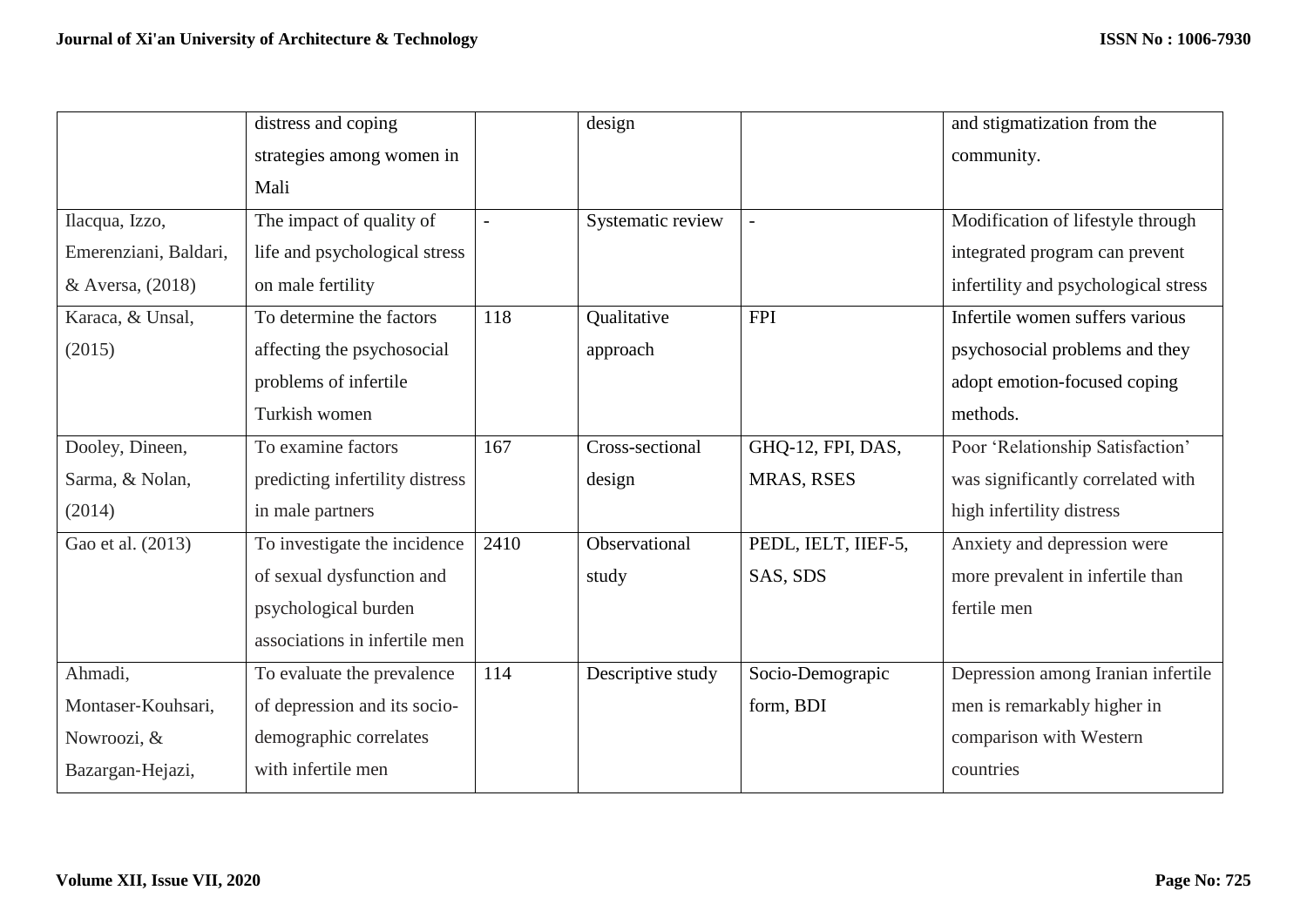| (2011)                |                                |     |                   |                      |                                    |
|-----------------------|--------------------------------|-----|-------------------|----------------------|------------------------------------|
| Chachamovich et al.   | To explore the impact of the   | 162 | Cross-sectional   | Socio-demographic    | Subthreshold depression and        |
| (2010)                | psychological distress on      |     | survey            | form, SF-36,         | anxiety as major predictors of QoL |
|                       | QoL's dimensions in men        |     |                   | WHOQOL-BREF, BAI     | in men experiencing infertility    |
|                       | experiencing infertility       |     |                   | and BDI              |                                    |
| <b>Indian Studies</b> |                                |     |                   |                      |                                    |
| Bhaskar, Ramanathan,  | To compare the perceived       | 200 | Survey design     | Kuppuswamy's         | Fertility treatment does influence |
| & Hoksbergen, (2018)  | psychological well-being       |     |                   | Socioeconomic Scale, | the psychological wellbeing of     |
|                       | between Indian men and         |     |                   | <b>PGWBI</b>         | Indian men and women               |
|                       | women undergoing fertility     |     |                   |                      |                                    |
|                       | treatment                      |     |                   |                      |                                    |
| Devika, Roy, &        | To assess the impact of        | 60  | Cross-sectional   | IES, SC-90, and IBS  | The impact of emotional trauma     |
| Sarkhel, (2017)       | infertility on experience of   |     | comparative study |                      | and irrational belief was          |
|                       | emotional trauma, belief       |     |                   |                      | greatest in the male-related       |
|                       | pattern and formation of       |     |                   |                      | infertility couples.               |
|                       | psychopathology                |     |                   |                      |                                    |
| Patel et al. (2016)   | To estimate the predictors     | 300 | Cross-sectional   | Semi-structured      | The stress is associated with      |
|                       | of infertility specific stress |     | study             | questionnaire, PET   | deteriorating mental and physical  |
|                       | in males diagnosed with        |     |                   |                      | health in men seeking fertility    |
|                       | primary infertility            |     |                   |                      | treatments                         |
| Ramamurthi, Kavitha,  | To evaluate psychological      | 150 | Cross-sectional   | A structured and     | Infertile women had difficulty in  |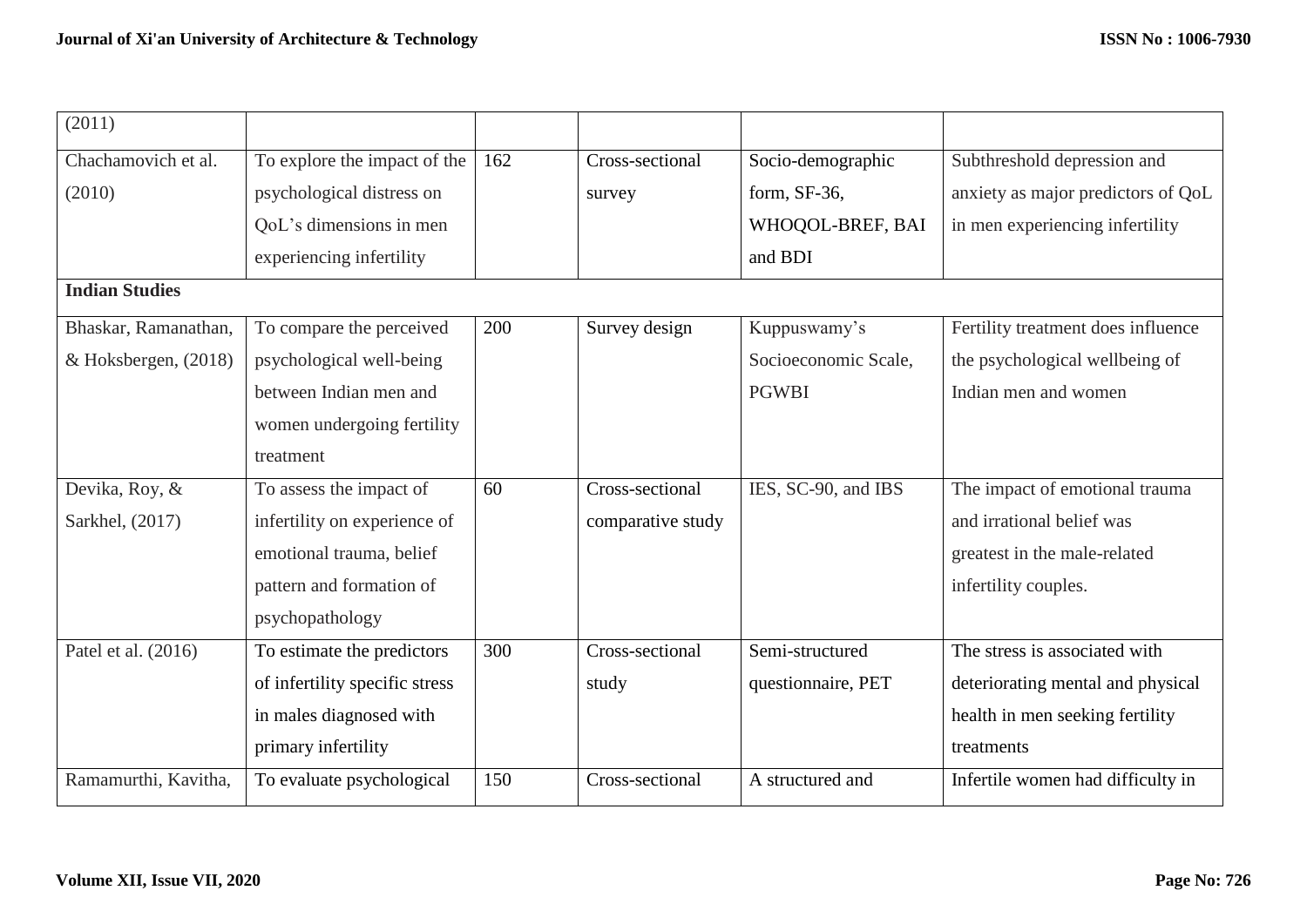| Pounraj, &            | impact of infertility and     |            | study               | validated proforma      | falling asleep, high levels of   |
|-----------------------|-------------------------------|------------|---------------------|-------------------------|----------------------------------|
| Rajarajeswari, (2016) | coping strategies employed    |            |                     |                         | anxiety, decrease in weight,     |
|                       | in women population           |            |                     |                         | feeling guilt, feeling of        |
|                       | attending infertility OPD     |            |                     |                         | pessimism and suicidal tendency. |
| D'Souza Vinitha, &    | To assess the psychosocial    | 180        | Cross-sectional     | Psychosocial well-being | Infertile women have disturbed   |
| Shobha, (2015)        | wellbeing and coping          |            | study               | Questionnaire           | psychosocial wellbeing           |
|                       | strategies among infertile    |            |                     |                         |                                  |
|                       | women                         |            |                     |                         |                                  |
| Vas, $(2013)$         | To assess the stress level of | 50 Couples | Descriptive         |                         | Both husbands and wives had      |
|                       | childless couples             |            | correlational study |                         | moderate stress and average      |
|                       |                               |            |                     |                         | coping behaviour toward          |
|                       |                               |            |                     |                         | childlessness                    |

HADS-Hospital Anxiety and Depression Scale, FQoL-Fertility Quality of Life, STAI-State Trait Anxiety Inventory, BDI-Beck Depression Inventory, MDSPSS-Multidimensional scale of perceived social support, BDI-II-Beck Depression Inventory-II, PSM-Psychological Stress Measure, LOT-R-Life Orientation Test-Revised, SLS-Satisfaction with Life Scale, GHS-General Health Status, PET-Psychological Evaluation Test, FPI-Fertility Problem Inventory, GHQ-12-General Health Questionnaire-12, DAS-Dyadic Adjustment Scale, MRAS-Male Role Attitudes Scale, RSES-Rosenberg Self-Esteem Scale, PEDL-PE Diagnostic Tool, IELT-Intravaginal Ejaculatory Latency Time, IIEF-5-International Index of Erectile Functions, SAS-Self-Rating Anxiety Scale, SDS-Self-rating Depression Scale, SF-36-Health Survey Short Form-36, WHOQOL-BREF-World Health Organization Quality of Life, BAI-Beck Anxiety Inventory, PGWBI-Psychological General Well-Being Index, IES-Impact of Event Scale, SC-90- Symptom Checklist-90 Revised, IBS-Irrational Belief Scale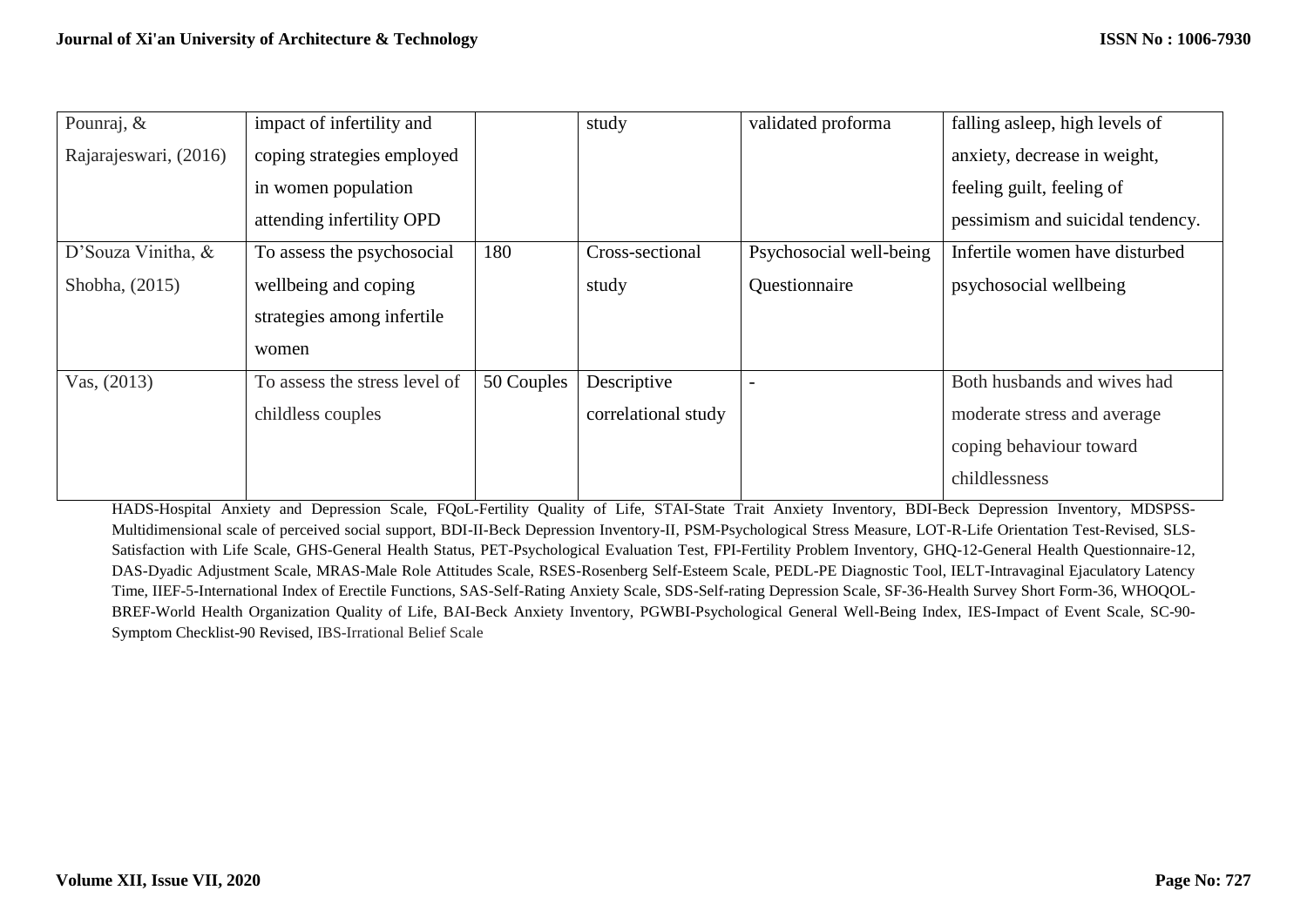#### **Discussion**

Infertility is one of the long-term trauma on the journey of marriage. It consists of both painful and stressful experience for not only women but also men. A number of factors determine the emotional and other responses to infertility which includes some demographic factors, clinical factors, and psychosocial variables. Mutual support with one another is the best possible way to cope with infertility. Men's support would be protecting women against negative thoughts, loneliness, guilty feeling and suicidal tendency. Lack of social support will increase the stress level of an infertile woman. Infertile women who were not satisfied with the support from their partner had higher in anxiety than others.

In the reviewed literature, depression, and anxiety as mostly emphasized as the expressions of the intrapersonal aspects. Interpersonal consequences might be creating problems in the relationship, unsatisfied sexuality, or possibly a decrease in the frequency of sexual intercourse. Furthermore, it leads to decrease the overall psychological well-being of the infertile couples. In addition, the most frequent psychological disorders among infertile couples are anxiety and depression. Most of the studies highlight a stronger emotional burden on infertile women. Infertility-related stress also plays significant role in the infertile women's psychological well-being which symptoms includes deep sadness, emptiness, social isolation and fear of the future without children.

Social withdrawal and avoidance had been the most prevalent and ineffective coping strategies used among infertile women. Particularly, most of infertile women avoid to interact or mingle with those expecting a baby or who had already children. Also, in this study revealed that infertile couples had moderate perceived social support from family members and others. Also noted that, lacking of studies connection between sexual and psychological well-being.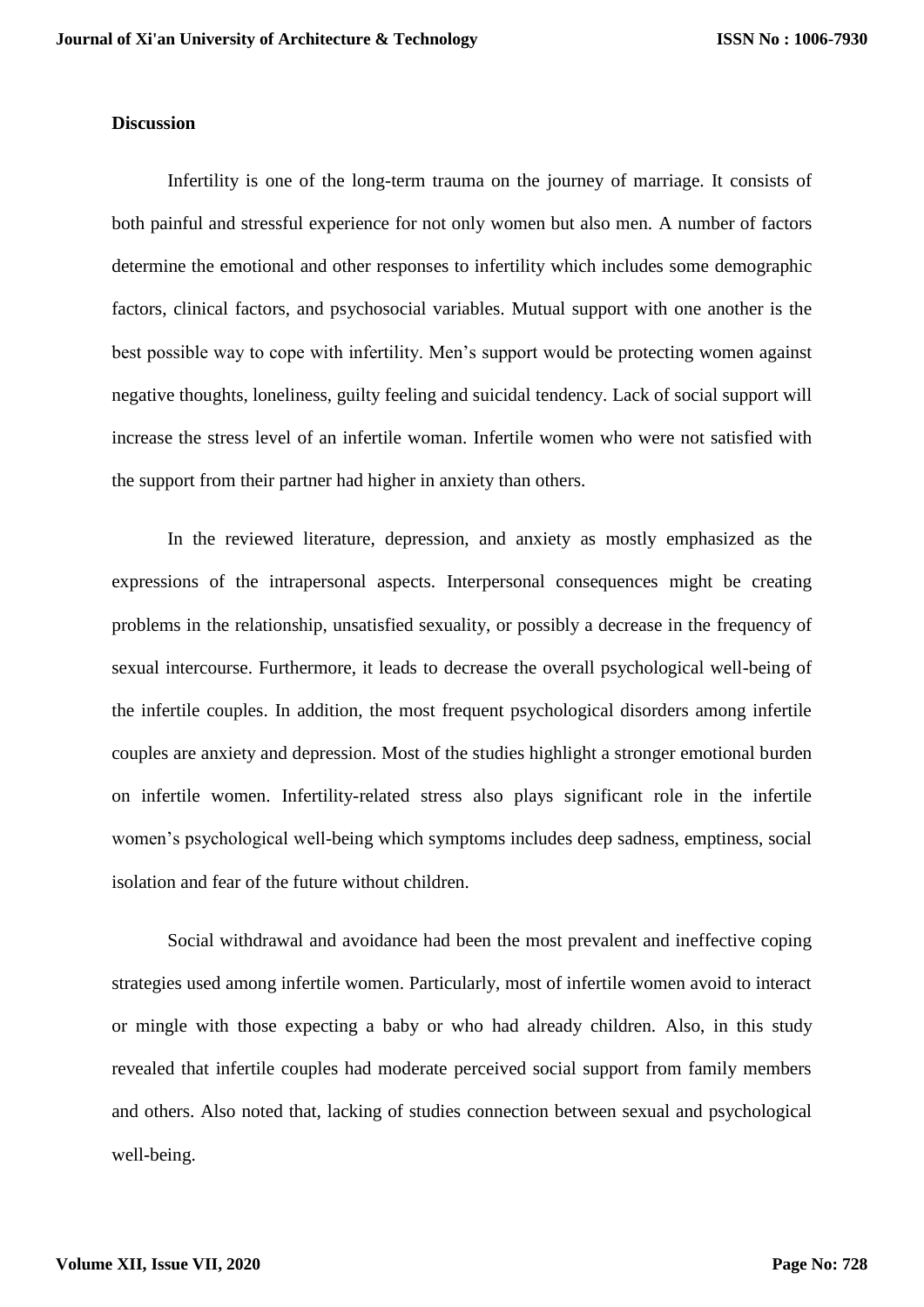In overall, psycho educational interventional programs for improving infertile couples' empowerment in coping with stressful situations could improve their psychological well-being. Furthermore, psychotherapy interventions also helpful for decreasing psychological problems with different integrative approaches in infertile women would be needed to come out of these issues. It would help to decreasing stress, anxiety and depression as well as increasing psychological well-being. These integrative interventional approaches could improve not only the psychological well-being of infertile couples but also overall mental health of them.

#### **Conclusion**

In the present review study concludes that infertile couples have experience of disturbed psychosocial well-being and they seek social support in order to cope with the infertility stress. Thus, infertility make an impact on infertile couples psychological wellbeing. Various integrative interventional approaches help to adjust with the infertility as well as increasing psychological well-being of infertile couples. Therefore, it is the responsibility of healthcare professionals to implement integrative intervention module with the help of psychologist, psychosocial worker and other experts to support and providing counselling to them can improve their psychological well-being.

# **References**

- Ahmadi, H., Montaser‐Kouhsari, L., Nowroozi, M. R., & Bazargan‐Hejazi, S. (2011). Male infertility and depression: a neglected problem in the Middle East. *The journal of sexual medicine*, *8*(3), 824-830.
- Bhaskar, S., Ramanathan, V., & Hoksbergen, R. (2018). Psychological well-being of Indian men and women undergoing fertility treatment for involuntary childlessness. *Journal of Indian Health Psychology, 12*(2), 13-21.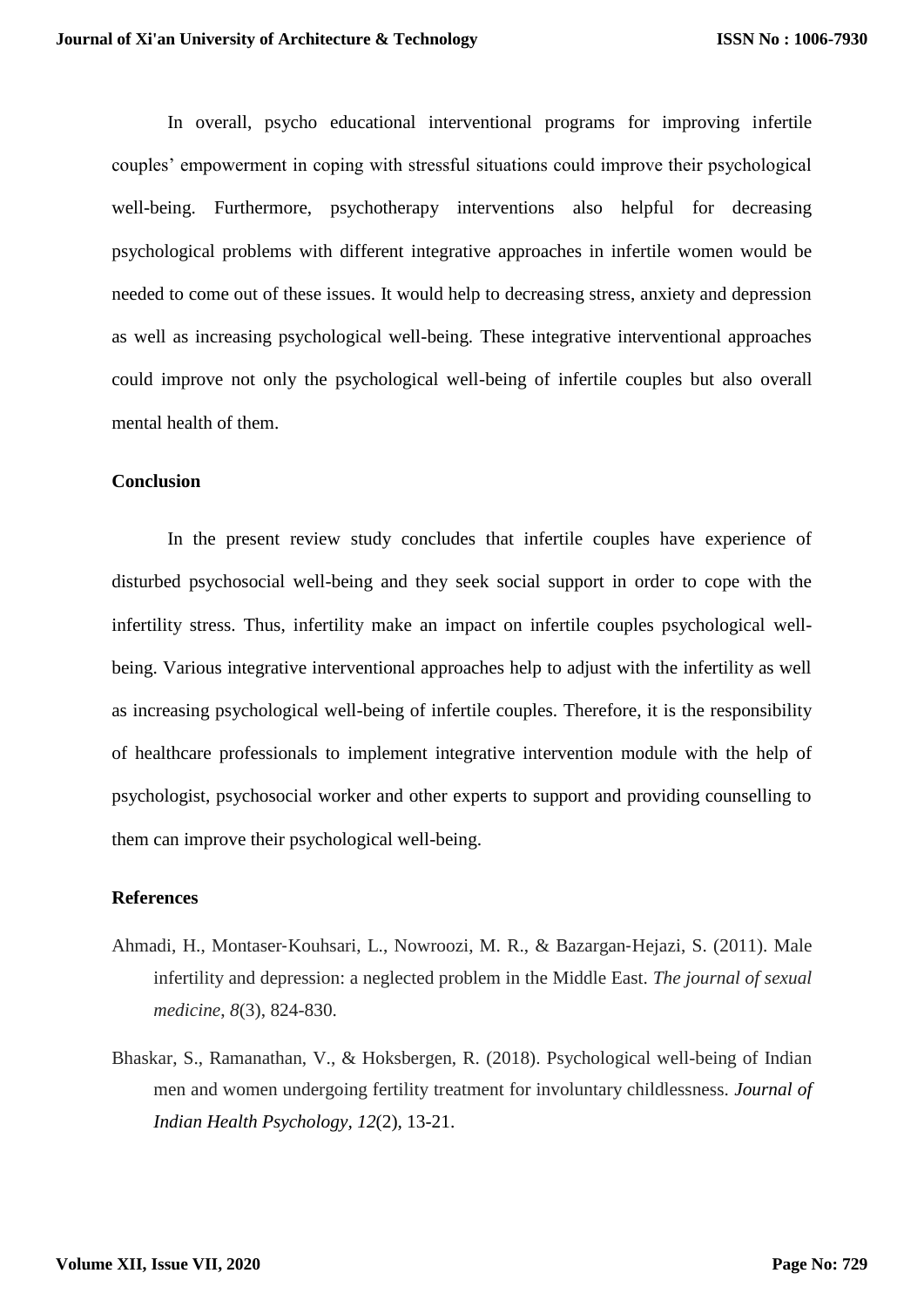- Chachamovich, J. L., Chachamovich, E., Ezer, H., Cordova, F. P., Fleck, M. M., Knauth, D. R., & Passos, E. P. (2010). Psychological distress as predictor of quality of life in men experiencing infertility: a cross-sectional survey. *Reproductive health*, *7*(1), 3.
- Collins, M. E. (2018). Impact of Infertility on Daily Occupations and Roles. *American Journal of Occupational Therapy*, *72*(4\_Supplement\_1), 7211505128p1- 7211505128p1.
- D'Souza Vinitha, N. J., & Shobha, K. (2015). Psychosocial wellbeing and coping strategies of infertile women seeking infertility treatment. *J Infertil Reprod Biol*, *3*, 176-80.
- Devika, D., Roy, P. K., & Sarkhel, S. (2017). A psychological study of male, female related and unexplained infertility in Indian urban couples. *Journal of reproductive and infant psychology*, *35*(4), 353-364.
- Dooley, M., Dineen, T., Sarma, K., & Nolan, A. (2014). The psychological impact of infertility and fertility treatment on the male partner. *Human fertility*, *17*(3), 203-209.
- Drosdzol, A., & Skrzypulec, V. (2009). Depression and anxiety among Polish infertile couples–an evaluative prevalence study. *Journal of Psychosomatic Obstetrics & Gynecology*, *30*(1), 11-20.
- Fassino, S., Piero, A., Boggio, S., Piccioni, V., & Garzaro, L. (2002). Anxiety, depression and anger suppression in infertile couples: a controlled study. *Human Reproduction*, *17*(11), 2986-2994.
- Gao, J., Zhang, X., Su, P., Liu, J., Shi, K., Hao, Z., ... & Liang, C. (2013). Relationship between sexual dysfunction and psychological burden in men with infertility: a large observational study in China. *The journal of sexual medicine*, *10*(8), 1935-1942.
- Hess, R. F., Ross, R., & Gililland Jr, J. L. (2018). Infertility, psychological distress, and coping strategies among women in Mali, West Africa: a mixed-methods study. *African journal of reproductive health*, *22*(1), 60-72.
- Ilacqua, A., Izzo, G., Emerenziani, G. P., Baldari, C., & Aversa, A. (2018). Lifestyle and fertility: the influence of stress and quality of life on male fertility. *Reproductive Biology and Endocrinology*, *16*(1), 115.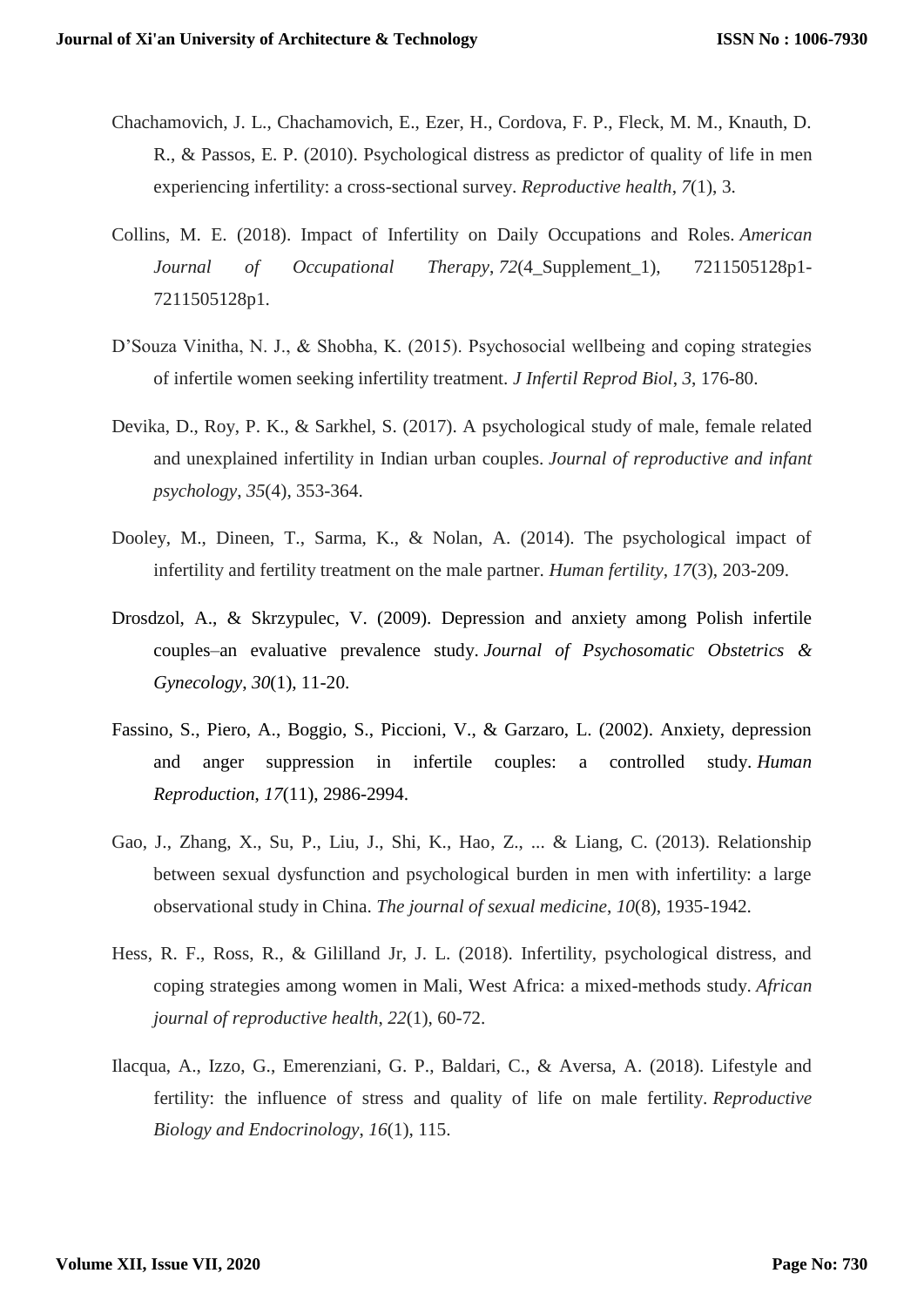- Ishihara, O., Adamson, G. D., Dyer, S., de Mouzon, J., Nygren, K. G., Sullivan, E. A., ... & Mansour, R. (2015). International committee for monitoring assisted reproductive technologies: world report on assisted reproductive technologies, 2007. *Fertility and sterility*, *103*(2), 402-413.
- Karaca, A., & Unsal, G. (2015). Psychosocial problems and coping strategies among Turkish women with infertility. *Asian nursing research*, *9*(3), 243-250.
- Klonoff-Cohen, H., Chu, E., Natarajan, L., & Sieber, W. (2001). A prospective study of stress among women undergoing in vitro fertilization or gamete intrafallopian transfer. *Fertility and sterility*, *76*(4), 675-687.
- Larsen, U. (2005). Research on infertility: which definition should we use?. *Fertility and sterility*, *83*(4), 846-852.
- Mahadeen, A., Mansour, A., Al Halabi, J., Al Habashneh, S., & Bani Kenana, A. (2018). Psychosocial wellbeing of infertile couples in Jordan. *EMHJ-Eastern Mediterranean Health Journal*, *24*(02), 169-176.
- Massarotti, C., Gentile, G., Ferreccio, C., Scaruffi, P., Remorgida, V., & Anserini, P. (2019). Impact of infertility and infertility treatments on quality of life and levels of anxiety and depression in women undergoing in vitro fertilization. *Gynecological Endocrinology*, *35*(6), 485-489.
- Pasztor, N., Hegyi, B. E., Dombi, E., & Nemeth, G. (2019). Psychological distress and coping mechanisms in infertile couples. *The Open Psychology Journal*, *12*(1).
- Patel, A., Sharma, P. S. V. N., Narayan, P., Nair, B. V. S., Narayanakurup, D., & Pai, P. J. (2016). Distress in infertile males in Manipal-India: A clinic based study. *Journal of reproduction & infertility*, *17*(4), 213.
- Ramamurthi, R., Kavitha, G., Pounraj, D., & Rajarajeswari, S. (2016). Psychological impact and coping strategies among women with infertility-A hospital based cross sectional study. *International Archives of Integrated Medicine*, *3*, 114-8.
- Sherrod, R. A. (2004). Understanding the emotional aspects of infertility: implications for nursing practice. *Journal of psychosocial nursing and mental health services*, *42*(3), 41- 47.